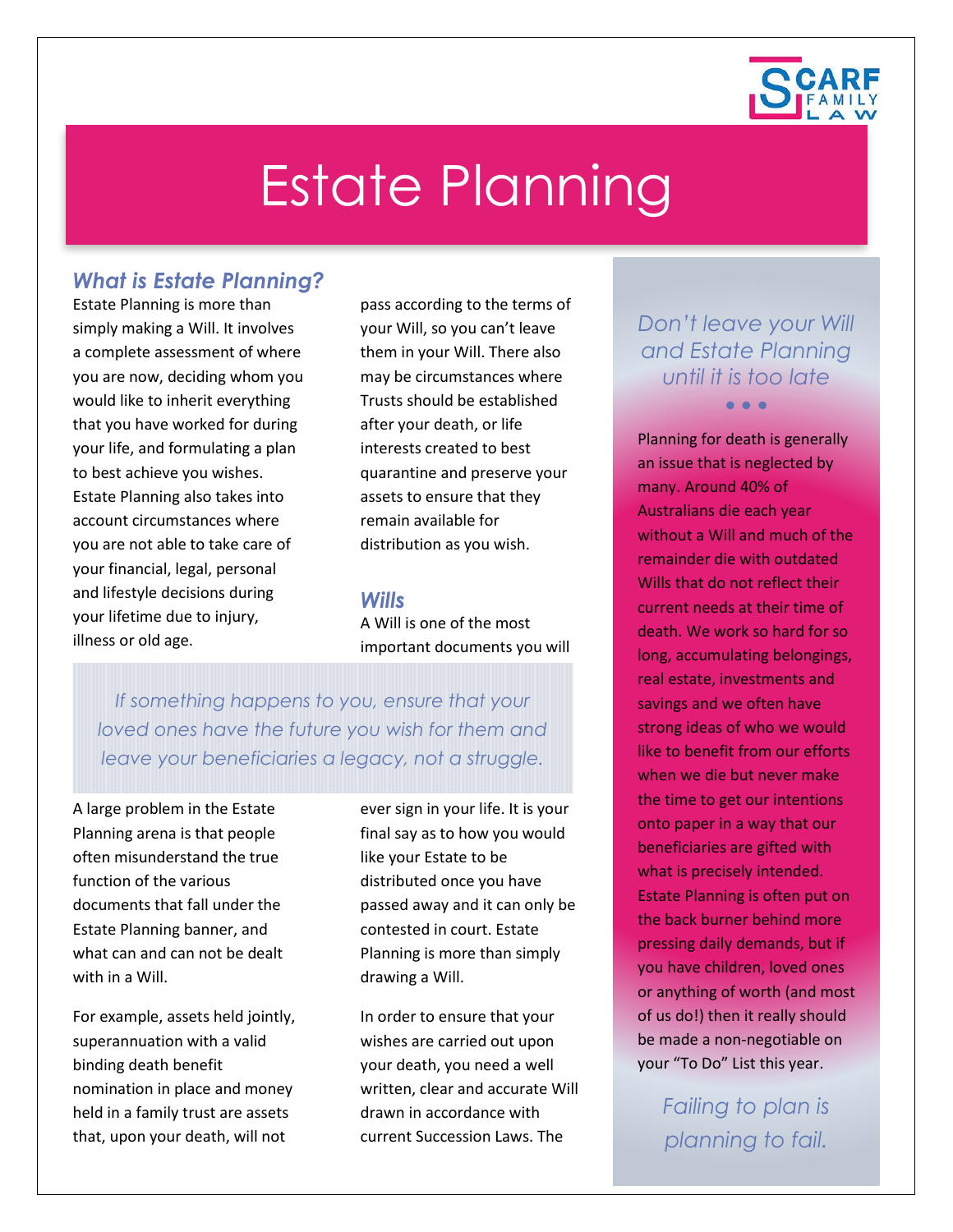Will needs to be drafter taking into account your complete personal and financial circumstances and its existence in the context of other laws such as taxation and Family Provision legislation. Such an approach ensures that, as far as possible, taxes and family provision claims are kept to a minimum and your assets end up benefiting those whom you wish in the most feasible way.

# *Can my Will be challenged?*

A Will can be challenged for a variety of reasons ranging from improper execution through to claims that it did not adequately apportion your assets to potential or actual beneficiaries. For example, a partner of the deceased may contest the Will if they feel that they have not been adequately provided for, or that they received an unfair proportion in comparison to the deceased's children.

Comprehensive Estate Planning can ensure that the legal formalities are satisfied so that the scope for a dispute about the terms of a Will are reduced.

## *Testamentary Trusts*

A Testamentary Trust is simply a trust, a structure that most of us are familiar with, the only difference being that it is created under the terms of your Will. The Trustee named in the Will

controls the assets of the Trust and can be the same person who was appointed as Executor or a beneficiary of the Trust. For example, an adult child can be the Trustee of their own trust, and can also be Executor.

Testamentary Trusts can be used for a variety of purposes including to allow flexibility to care for young children, to minimize taxation via income splitting between a number of beneficiaries, to protect spendthrift beneficiaries from themselves and/ or to protect inheritances from a beneficiary's creditors or relationship breakdown as far as possible.

Wills incorporating one of more Discretionary Testamentary Trusts are a more complex Will and should be considered once you have a solid picture of the exact nature of your assets and personal situation so as to ensure accurate planning and optimal use.

# *Guidelines for Testamentary Guardians*

What future do you envisage for your children? If you have young children, your Will should allow for the appointment of one or more Testamentary Guardians to care for your children in the event that you have died. We are also able to help you prepare Guidelines to your Testamentary



Guardians to provide a detailed outline of your thoughts and wishes for the care and upbringing of your children.

#### *Statement of Wishes*

Obviously planning a funeral can be a very emotional time in which significant decisions are needing to be made, and often family and friends may have different understanding of what your wishes would be. Leaving detailed instructions may seem unnecessary or insignificant to you whilst you are alive and many are happy to "leave the arrangements in the hand of my loved ones", however detailed instructions to guide your Executor, family and friends can make their job a whole lot easier during an emotional time and save arguments between those who are left to make the arrangements. We can assist you in preparing a detailed Statement of Wishes to be stored with your Estate Planning documents to guide your Executor as to your wishes surrounding your funeral and memorial services.

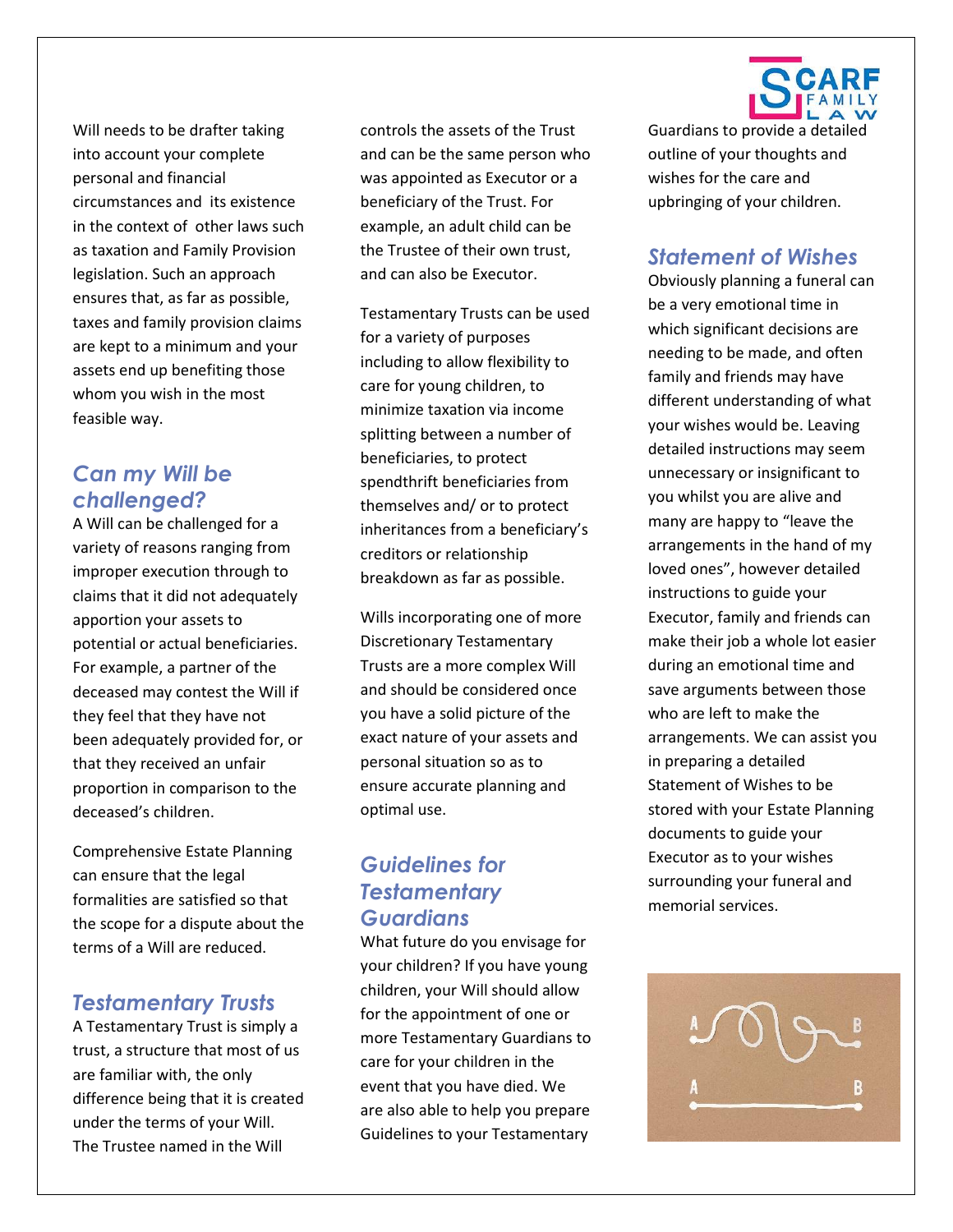What Estate Planning can be done for your affairs while you are alive?

## *Enduring Power of Attorney*

If you are unable to look after your *financial and legal affairs* if you are permanently or temporarily incapacitated through illness, accident or old age you will need a trusted friend or relative to do this for you as your Attorney.

You may feel that you are currently in control of your affairs and that you are too young, or do not require assistance from family or friends, however nobody knows what is around the corner and having your affairs in order brings great peace of mind.

An Enduring Power of Attorney document allows you to nominate a person or group of people who will step in to take care of your legal and financial affairs for you when you are no longer able to. Making the appointments now, whilst you have the opportunity to do so means that you are able to control who takes the reigns when you no longer can.

If you do not have an Enduring Power of Attorney when you need one, then your next of kin would have to apply to the

Guardianship Tribunal for the appropriate authority which is a lengthier and more complex process than simply putting an Enduring Power of Attorney in place. This would also mean that that you can't necessarily control who is making these important decisions for you.

# *Appointment of Enduring Guardian*

Similarly to an Enduring Power of Attorney, an Appointment of Enduring Guardian is the appointment of someone, or a group of people, to make decisions for you where you are not in a position to do, however these are decisions pertaining to your *health, lifestyle and wellbeing*. That is, what medical treatment you are to receive, where you are to live, what therapies you are to receive etc. It is important to understand that this appointment only operates in situations where you are incapable of making your own decisions such as if you were in a coma, or seriously injured, and is only operable for that period of incapacity. Advanced Health Care Directives can also be incorporated into this document (often referred to by people as "non-resuscitation directions") which clearly states how you would want to be treated in an end of life situation.



# *I'm interested, but how much will it cost?*

The following is an indication of the fees charged by us during the year 1 July 2017 to 30 June 2018.

The fees as outlined are a guide and may vary depending on specific client requirements, family structure and the assets profile of the client coupled with the time taken to meet those requirements. We do strive to keep our Estate Planning fees within the range as far as possible. All fees are quotes inclusive of GST.

**Standard Will** - \$545.00 (incl. GST)

**Enduring Power of Attorney** - \$275 (incl. GST)

**Appointment of Enduring** Guardian - \$275 (incl.GST)

**Will incorporating Discretionary Testamentary Trust** – base fee \$1,100\*

**Funeral Wishes** - \$175 (incl. GST)

**Guidelines to Testamentary Guardians** - \$175 (incl. GST)

\* The fees quoted are based on our work in receiving instructions, advising on the requirements to best meet the client's needs, liaising with the